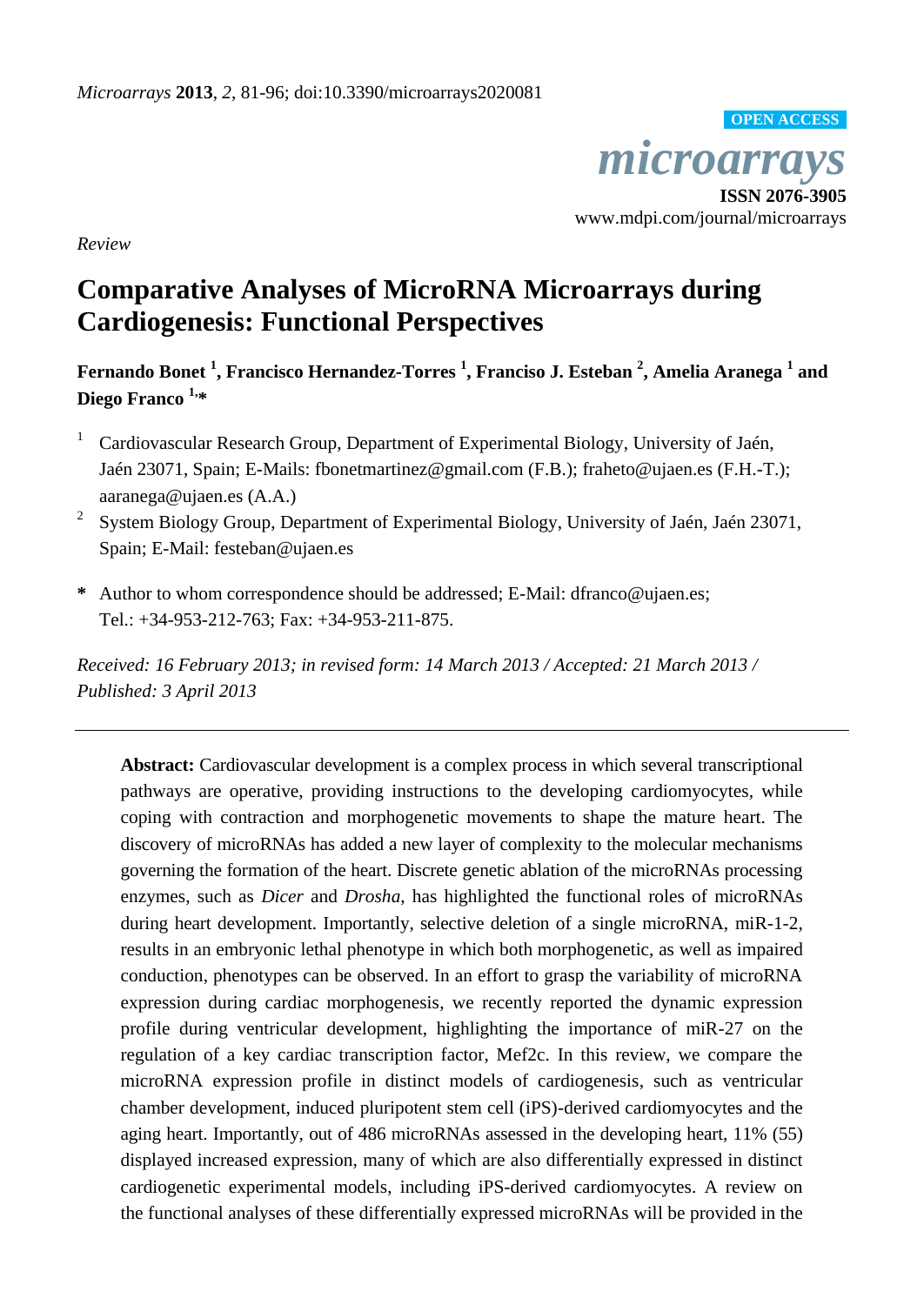context of cardiac development, highlighting the resolution and power of microarrays analyses on the quest to decipher the most relevant microRNAs in the developing, aging and diseased heart.

**Keywords:** microRNAs; microarrays; cardiac development; meta-analyses

### **1. Introduction**

Cardiac development is a complex process in which multiple cell types are integrated. Two distinct populations of cells contribute to the developing heart, a first heart field (FHF), which mainly leads to the left ventricle, and a second heart field (SHF), which contributes to the rest of the heart [1]. Commitment from the mesodermal lineage into the cardiomyocyte lineage seems to be equally achieved for the FHF and SHF precursors. Both FHF and SHF precursors are mainly dependent on Bmp and Fgf signaling, resulting on the activation of the core cardiac transcriptional machinery, *i.e*., Mef2, Gata, Nkx2.5 and Srf [2]. However, FHF cells are characterized by constitutive expression of Nkx2.5 with only a transient islet-1 expression, whereas SHF cells display strong and constitutive expression of Nkx2.5 and islet-1, providing the first insights into cardiac transcriptional heterogeneity [2]. As development of heart proceeds, distinct cardiomyocyte cell types are established, with distinct cellular, molecular and functional characteristics [3]. Transcriptional regulators, such as T-box, Hands and Pitx2 genes, participate on these processes [4]. In addition to cardiomyocyte formation, the heart develops two additional tissue layers, an inner endothelial lining (endocardium) and external epicardial layer (epicardium). Contribution to the formed heart from these two layers is complex; at discrete regions, the endocardium leads to an epithelial-to-mesenchymal transformation (EMT) configuring the endocardial cushions [5,6], whereas the epicardium displays also a similar EMT transformation, intermingling across the cardiomyocytes and contributing to the formation of the interstitial cells and the coronary vasculature [7,8]. Understanding of the transcriptional control of EMT in both the endocardium and epicardium is emerging, with key roles for Ets, Wt-1 and Snail/Slug transcription factors. In addition to the role of transcriptional regulation, a new layer of complexity is emerging, as non-coding RNAs are also capable of playing a pivotal role during cardiogenesis [9]. microRNAs are non-coding RNA with an average length of 22–24 nucleotides, which are capable of interacting with the 3' untranslated region of coding RNAs (mRNAs), leading to blockage of protein translation and/or mRNA degradation [10]. Understanding microRNA biogenesis has been achieved at a quick pace; however, knowledge about the tissue distribution and functional consequences remains more elusive. However, there is an increasing body of evidence that suggests a highly relevant role of microRNAs in multiple aspects of cardiac development and disease.

### **2. Experimental Section**

MicroRNA expression profiles were downloaded from Gene Expression Omnibus [11] GSE32935 (aging heart; [12] Exiqon Mouse microRNA v11.0) and GSE35672 (iPS-cardiomyocytes; [13], Illumina Human v2 MicroRNA expression beadchip datasets). microRNA microarray data from ventricular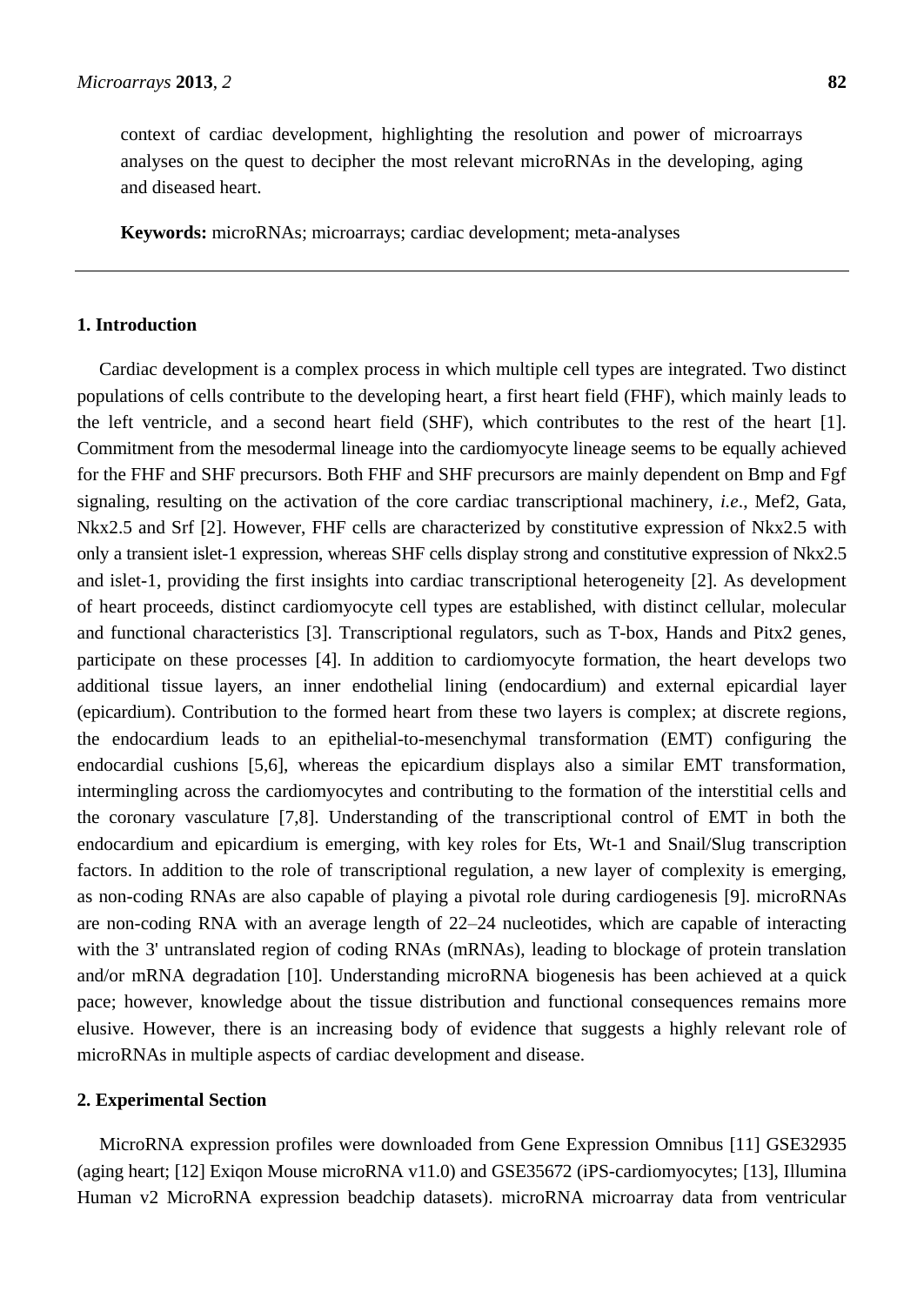maturation (MirVana v2.0, miRBase version 8.0) were already available to us, as described by Chinchilla *et al.* [14]. To minimize technical (non-biological) variability among arrays, each data group was independently log2 transformed and then normalized using the quantiles normalization function implemented in the Bioconductor limma package [15], with default parameters run in R software [16], and finally, each probe was Z-scored  $\left(\frac{x_i - \overline{x}}{SD}\right)$ . MicroRNA expression data in ventricular development [14], also Z-scored, was identically processed as describe above, but with an initial k-nearest neighbor  $(KNN)$  imputation of the densitometry values  $\langle 1 \rangle$  using the KNN algorithm implemented in the Bioconductor impute package [15] with default parameters. Hierarchical clustering (Euclidean distance and complete linkage), an unsupervised way of grouping samples based only on their gene expression similarities, was carried out using TM4 software suite [17].

### **3. MicroRNAs in Cardiovascular Development**

Cardiac development is a complex process in which several cell types are involved. Morphogenetic and transcriptional regulation of gene expression during cardiogenesis has been extensively investigated over the last few decades, providing a good framework to understand the formation of the heart [4]. A novel layer of complexity has been gained by the discovery of microRNAs and their pivotal role in cardiogenesis. Several studies have provided evidence of differential expression of microRNAs during heart development, both during embryogenesis [14], as well as postnatal stages [18], supporting a pivotal roles of microRNA during heart formation. Functional evidence of the role of microRNAs in the developing heart was demonstrated by selective inhibition of *Dicer* in a tissue-restricted manner. Conditional ablation of *Dicer* using Nkx2.5Cre driver mice resulted in embryonic lethality, displaying pericardial edema and cardiac hypoplasia [19]. Inhibition of *Dicer* function using MHC-Cre mice also resulted in cardiac developmental impairment, and newborns die from heart failure soon after birth [20]. Whereas these studies highlight the importance of microRNA biogenesis for heart development, the role of individual microRNAs in cardiac formation remains largely unknown. However, two examples highlight the importance of microRNAs during cardiogenesis, such as germ-line deletion of miR-1-2, which resulted in ventricular septal defects and early embryonic lethality in a subset of mice [19], and germline deletion of miR-126, which resulted in embryonic lethality due to vascular leakage [21]. Curiously, targeted deletion of other abundantly expressed microRNAs in the developing heart, such as miR-133 or miR-208, have resulted in completely viable mice, suggesting a modulatory rather than a fully determinant role of these microRNAs during cardiogenesis [22,23]. In an effort to grasp the variability of microRNA expression during cardiac morphogenesis, we recently reported the dynamic expression profile during ventricular development [14]. We demonstrate that most of the differentially expressed microRNAs during ventricular maturation (55/486; 11%) displayed increased expression levels, opening a new avenue to explore the role of these microRNAs during cardiogenesis. The rapid pace of deciphering the functional roles of microRNAs has provided a cardiovascular role for 24 of these microRNAs (24/55; ~45%) (Table 1), including multiple validated targets, as nicely compiled in TarBase database [24]. In addition, a large number of microRNA microarrays have been generated in distinct cardiovascular settings, such as human cardiogenesis, embryonic stem cell- and induced pluripotent stem cell (iPS)-derived cardiomyogenesis, as well as the aging and diseased heart, enabling to trace the putative role of these differentially expressed microRNAs in other cardiovascular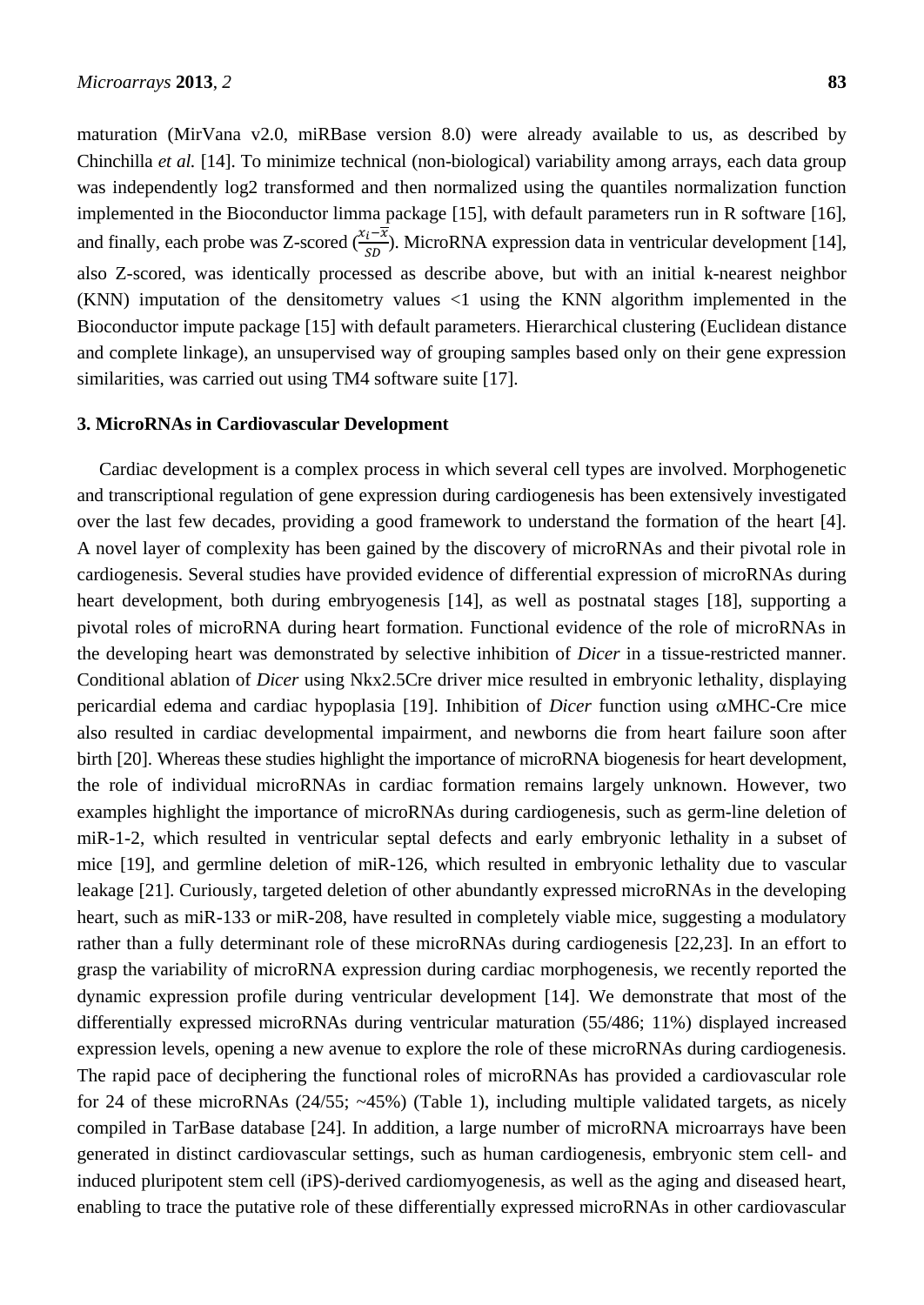contexts. Thus, within this review, we will update on the functional role of these previously described differentially expressed microRNAs, and we will explore the putative functional contribution in other cardiovascular settings.

**Table 1.** List of differentially expressed microRNAs during ventricular chamber development [14]. Several of them display a reported cardiovascular role (highlighted in the first column), and several validated targets have been reported, among which those with a cardiovascular role are highlighted. **\*** MicroRNAs reported in humans (hsa-tagged), but not in mice. **\*\*** microRNAs reported in mice (mmu-tagged), but not in humans. Note that more that 85% (48/55) of the differentially expressed microRNAs are conserved in both species. iPS, pluripotent stem cell; na, not applicable.

| <b>Differentially</b> | Cardio-vascular | Validated targets (cardiovascular role)      | Cardiac   | iPS cardio- | Cardiac | <b>References</b> |
|-----------------------|-----------------|----------------------------------------------|-----------|-------------|---------|-------------------|
| expressed microRNAs   | role            |                                              | formation | myogenesis  | aging   |                   |
| let-7a                |                 | nras, kras, hmga2                            | up        | up          | down    | $[24]$            |
| let-7b                |                 |                                              | up        | up          | na      |                   |
| $let-7c$              |                 |                                              | up        | up          | na      |                   |
| $let-7d$              |                 |                                              | up        | up          | na      |                   |
| let-7i                |                 |                                              | up        | up          | na      |                   |
| $m$ i $R-15b$         | $miR-15$        | dmtf1, c22orf5, bcl-2, Chek1                 | up        | down        | na      | [18, 24]          |
| $miR-17$              | $miR-17$        | rbl2-p130, ncoa3, e2f1, adkcnna-p21, $fog2$  | up        | na          | na      | $[24 - 26]$       |
| $m$ i $R-23b$         | $miR-23$        | pou4f2, hes1, has2                           | up        | up          | na      | [24, 27]          |
| $miR-24$              | $miR-24$        | notch1, mapk14, kiaa0152, dhfr, cdkn2a-      | up        | up          | na      | [24, 28, 29]      |
|                       |                 | p16, alk4, gata2, pak4, bcl2                 |           |             |         |                   |
| $m$ iR-25             | $miR-25$        | na                                           | up        | down        | na      |                   |
| miR-26a               |                 |                                              | up        | up          | na      |                   |
| $m$ i $R-30a$         | $miR-30$        | ctgf, znf294, wnt5a, uap1, tnfrsf10b,        | up        | na          | na      | $[30 - 32]$       |
|                       |                 | tnfaip2, tmem87a, tmem59, tmem41b,           |           |             |         |                   |
|                       |                 | tmed7, tmed3, tmed2, tmed10, tmco1,          |           |             |         |                   |
|                       |                 | tloc1, ticam2, them4, syp11, stx7, strn,     |           |             |         |                   |
|                       |                 | slc9a3r2, slc9a3r2, slc7a11, slc7a1, slc4a7, |           |             |         |                   |
|                       |                 | slo4a10, slc38a2, slc38a1, slc12a4,          |           |             |         |                   |
|                       |                 | sec23a, rpcd1, rbms1, rad23b, rab27b,        |           |             |         |                   |
|                       |                 | ptrh1, ptprk, ptgfrn, prpf40a, ppp3r1,       |           |             |         |                   |
|                       |                 | ppp3ca, ppp2r4, pgm1, ptprk, ptgfrn,         |           |             |         |                   |
|                       |                 | prpf40a, ppp3r1, ppp3ca, ppp2r4, pgm1,       |           |             |         |                   |
|                       |                 | pex11b, pafah1b2, pfha2, nufip2, nucb1,      |           |             |         |                   |
|                       |                 | nt5e, nt5c3, npr3, np, ncl, napg, myo10,     |           |             |         |                   |
|                       |                 | mpdu1, mllt11, mllt1, met, mbnl1, mat2a,     |           |             |         |                   |
|                       |                 | lrrc8c, lmnb2, krthb5, kdelc2, jun, itga2,   |           |             |         |                   |
|                       |                 | ifrd1, idh1, hnrpm, gpd2, gnai2, gilnt7,     |           |             |         |                   |
|                       |                 | galnt1, fxr2, frg1, f2, elmod2, dock7,       |           |             |         |                   |
|                       |                 | cpne8, chd1                                  |           |             |         |                   |
| $miR-30d$             |                 |                                              | up        | up          | na      |                   |
| $miR-93$              | $miR-93$        | na                                           | up        | down        | na      |                   |
| miR-99a               |                 |                                              | up        | up          | up      |                   |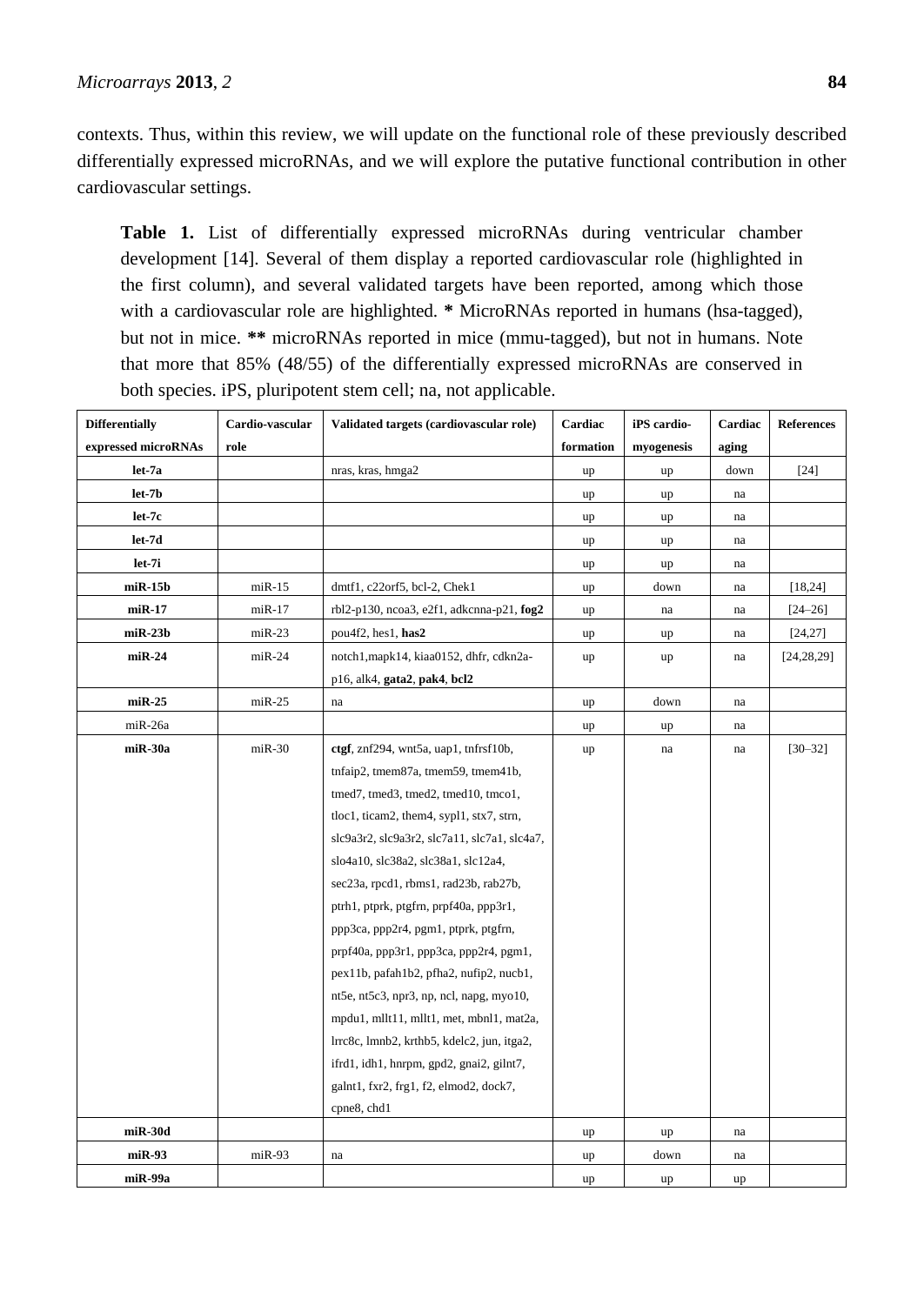| <b>Differentially</b> | Cardio-vascular | Validated targets (cardiovascular role)                                                                                      | Cardiac   | iPS cardio-         | Cardiac | <b>References</b> |
|-----------------------|-----------------|------------------------------------------------------------------------------------------------------------------------------|-----------|---------------------|---------|-------------------|
| expressed microRNAs   | role            |                                                                                                                              | formation | myogenesis          | aging   |                   |
| $m$ i $R-99b$         |                 |                                                                                                                              | up        | up                  | na      |                   |
| miR-103               |                 |                                                                                                                              | up        | down                | na      |                   |
| miR-106a              |                 |                                                                                                                              | up        | down                | down    |                   |
| $m$ i $R-122a$        | $miR-122$       | trpr6, ndrg3, cd320, bckdk, aldoa, cck-8,<br>caspase-3                                                                       | up        | $\operatorname{na}$ | na      | [24, 33]          |
| $miR-125a$            | $miR-125$       | Lin28, erbb2, erbb3, zfp385, tor2a, rhebl1,<br>ppt2, mkk7, lin28, jub, entpd4, dus11,<br>ddx19b, arid3b, arid3a, apln, abtb1 | $\,$ up   | $\operatorname{na}$ | na      | $[24]$            |
| $m$ i $R-125b$        |                 |                                                                                                                              | up        | up                  | na      |                   |
| miR-126               | $miR-126$       | vam1                                                                                                                         | up        | down                | na      | $[24]$            |
| miR-130a              |                 |                                                                                                                              | up        | down                | na      |                   |
| $miR-130b$            |                 |                                                                                                                              | up        | down                | na      |                   |
| miR-133a              | miR-133         | srf, ptp2, kcne1, hcn2, hcn4, erg, casp9,<br>nfatc4                                                                          | up        | up                  | na      | $[24, 34 - 36]$   |
| miR-133b              |                 |                                                                                                                              | up        | up                  | na      |                   |
| $miR-140$             |                 |                                                                                                                              | up        | na                  | na      |                   |
| miR-143               | $miR-143$       | mapk7, mapk12, aduccine3                                                                                                     | up        | up                  | na      | [24, 37]          |
| miR-145               | $miR-145$       | irs-1, flj21308, dab2                                                                                                        | up        | up                  | na      | [24, 38]          |
| $miR-181a$            |                 |                                                                                                                              | up        | up                  | na      |                   |
| miR-181b              |                 |                                                                                                                              | up        | up                  | na      |                   |
| miR-183               |                 |                                                                                                                              | up        | up                  | na      |                   |
| miR-190               |                 |                                                                                                                              | up        | up                  | na      |                   |
| miR-191               |                 |                                                                                                                              | up        | up                  | na      |                   |
| $m$ iR-198 $*$        |                 |                                                                                                                              | up        | up                  | na      |                   |
| $miR-202$             |                 |                                                                                                                              | up        | up                  | na      |                   |
| miR-210               | $miR-210$       | efna3                                                                                                                        | up        | up                  | na      | $[24]$            |
| $miR-298$             |                 |                                                                                                                              | up        | na                  | equal   |                   |
| $miR-320$             |                 |                                                                                                                              | up        | na                  | na      |                   |
| miR-322 **            | $miR-322$       | na                                                                                                                           | up        | na                  | up      |                   |
| $miR-324$             |                 |                                                                                                                              | up        | down                | na      |                   |
| $m$ iR-351 **         |                 |                                                                                                                              | up        | na                  | equal   |                   |
| $m$ iR-373 *          |                 |                                                                                                                              | up        | down                | na      |                   |
| $m$ iR-422 $b$        |                 |                                                                                                                              | up        | na                  | na      |                   |
| $miR-453$             |                 |                                                                                                                              | up        | up                  | na      |                   |
| $m$ i R $-455$        |                 |                                                                                                                              | up        | na                  | na      |                   |
| miR-494               | miR-494         | na                                                                                                                           | up        | up                  | down    |                   |
| miR-494               |                 |                                                                                                                              | up        | na                  | na      |                   |
| $miR-503$             |                 |                                                                                                                              | up        | na                  | down    |                   |
| $miR-513**$           |                 |                                                                                                                              | up        | na                  | na      |                   |
| $m$ iR-517 **         |                 |                                                                                                                              | up        | na                  | na      |                   |
| $miR-518c$            |                 |                                                                                                                              | up        | na                  | na      |                   |
| $m$ iR-546 $*$        |                 |                                                                                                                              | up        | na                  | equal   |                   |

**Table 1.** *Cont.*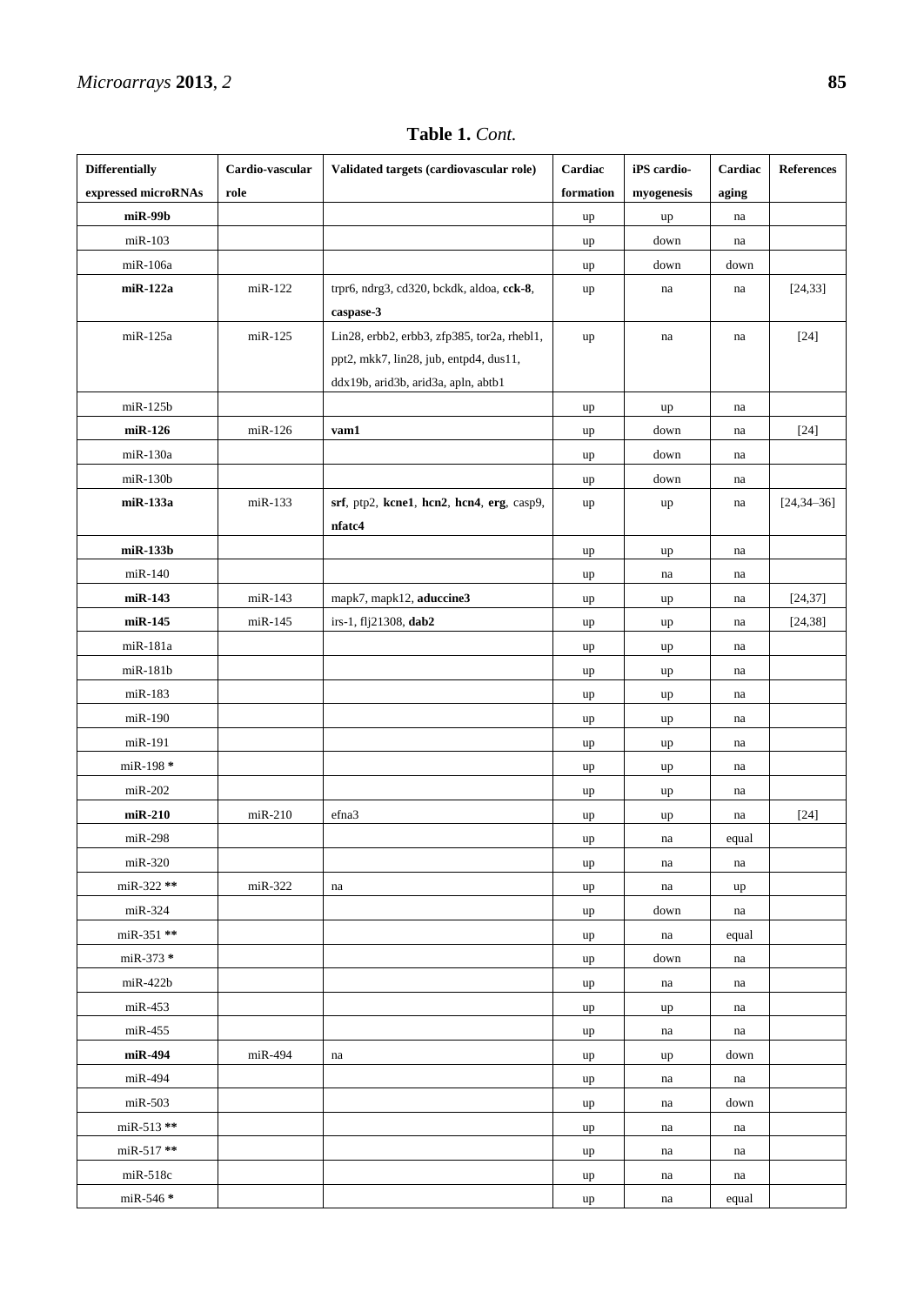### **4. A Meta-Analysis of MicroRNA Microarrays in Cardiogenesis and Cardiac Aging**

By using microRNA microarrays, we have recently reported both the most representative differentially expressed microRNAs during ventricular development, as well as the most abundantly expressed [14]. Most recently, using the complementary approach of deep-sequencing, Cao *et al.* [39] have provided similar findings in the developing heart. Interestingly, ten microRNAs were demonstrated to be abundantly expressed; miR-23b, miR-24, miR-23a, miR-375, miR-29a, miR-93, miR-21, miR-25, let-7b and miR-27b, in line with our previous findings. A meta-analyses approach of differentially expressed microRNAs during cardiogenesis comparing the developing mouse heart [14], the induced pluripotent stem cell-cardiomyogenesis [13] and the aging heart [12] reveals interesting patterns, as described below. From 55 microRNAs differentially expressed in the developing heart, 44 were found in the comparison to iPS-cardiogenesis and/or the aging heart. Since the aging heart experiments were performed in mice, only nine *mmu-*microRNA identities were similar, while in the human iPS-cardiomyogenesis, 35 equal *hsa-*microRNA identities were found. Comparison of the differentially expressed microRNAs in the developing heart [14] and aging heart [12] shows that those microRNAs with a progressive increase over time during heart development display arbitrary changes in the adult and aged heart (Figure 1), suggesting that these differentially expressed microRNAs during cardiogenesis are not overtly modified with aging. In line with these findings, only two (miR-494 and let-7a) among those nine microRNAs have been involved in cardiovascular biology, suggesting a rather subtle role in the adult cardiovascular system.

In contrast, comparison of the differentially expressed microRNAs in the developing heart [14] and induced pluripotent stem cells-derived cardiomyocytes [13] revealed 35 shared microRNAs, among which 17 (17/35; 48%) display similar expression profiles during heart development and iPS-cardiogenesis, while seven (7/35; 20%) display an opposite pattern. The remaining 11 microRNAs display arbitrary trends (11/35; 31%). Importantly, 12 out of 17 (70%) with parallel expression profiles have been already involved in cardiovascular biology. Overall, these data nicely illustrate that on the one hand, similar microRNA profiles are observed during cardiac ventricular development and iPS-derived cardiomyogenesis, highlighting the parallelism between the *in vivo* and the *in vitro* system. On the other hand, the fact that the majority of the identified microRNAs in cardiac ventricular and iPS-derived cardiomyogenesis display increasing expression levels with maturation and the fact that a role in cardiovascular development has been established for a large number of them highlights the relevance of microRNA microarray comparison and reinforces the notion of pivotal role for these microRNAs during cardiac development. Furthermore, the extrapolation of these approaches to the diseased heart will further reinforce the significant mean of microarray comparison and will further identify key microRNAs with pivotal roles in cardiovascular development and disease.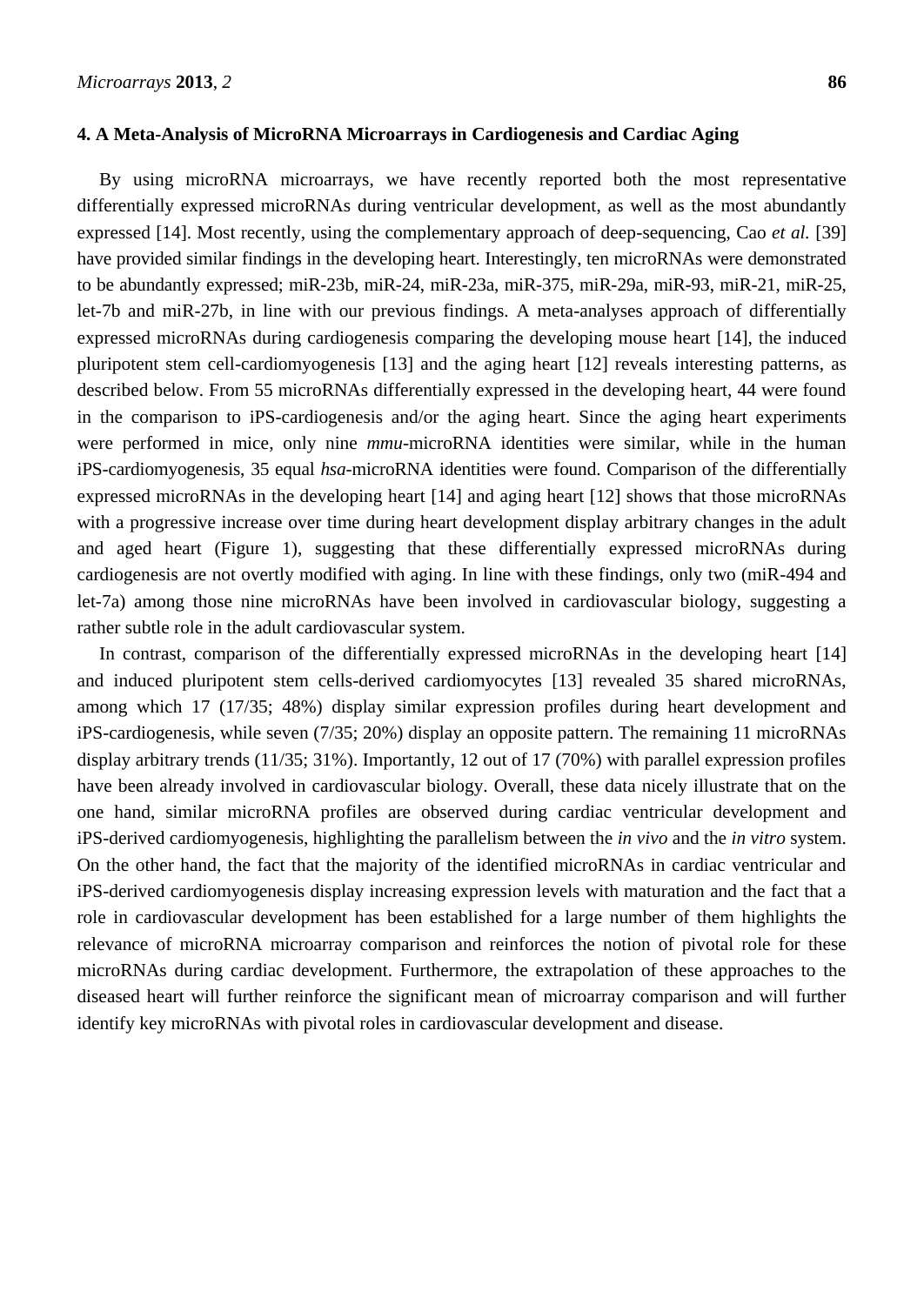**Figure 1.** A meta-analyses of microRNA microarrays during in the developing and aging cardiogenesis. Panel **A** illustrates the heatmap of the differentially expressed microRNAs during mouse ventricular development, as described by Chinchilla *et al.* [14]. Panel **B** illustrates the heatmap of the comparative analyses of the differentially expressed microRNAs in the developing and aging mouse heart. Observe that while those differentially expressed during cardiogenesis display increasing expression trends, the young and adult heart display no significant trends. In contrast, comparative analyses of the differentially expressed microRNAs in the developing heart and induced pluripotent stem cell-derived cardiomyocytes, over a maturation period ranging incipient cardiomyocytes (day zero) to 120 days after differentiation, nicely show subset of microRNAs with similar trends (*i.e*., let7 cluster) or opposite trends (see, for example, miR-103 and miR-106b), as illustrated in this heatmap on panel **C**. Panels **A***'*. **B***'*, **C***'* and **C***''* are graphical illustrations of microRNA representative expression trends as depicted in heatmaps on panels **A**, **B** and **C**, respectively. Panel A<sup> $\prime$ </sup> displays only a small representation of the full list of microRNAS represented in heatmap of panel **A**. More detailed information can be found in Chinchilla *et al.* [14]. Panel **C***'* represents a subset of panel **C** microRNAs displaying increased expression levels in both ventricular maturation and iPS-cardiomyogenesis, while panel **C***''* represents a microRNA subset display increasing expression levels during ventricular maturation, but decreasing expression levels in iPS-cardiomyogenesis.

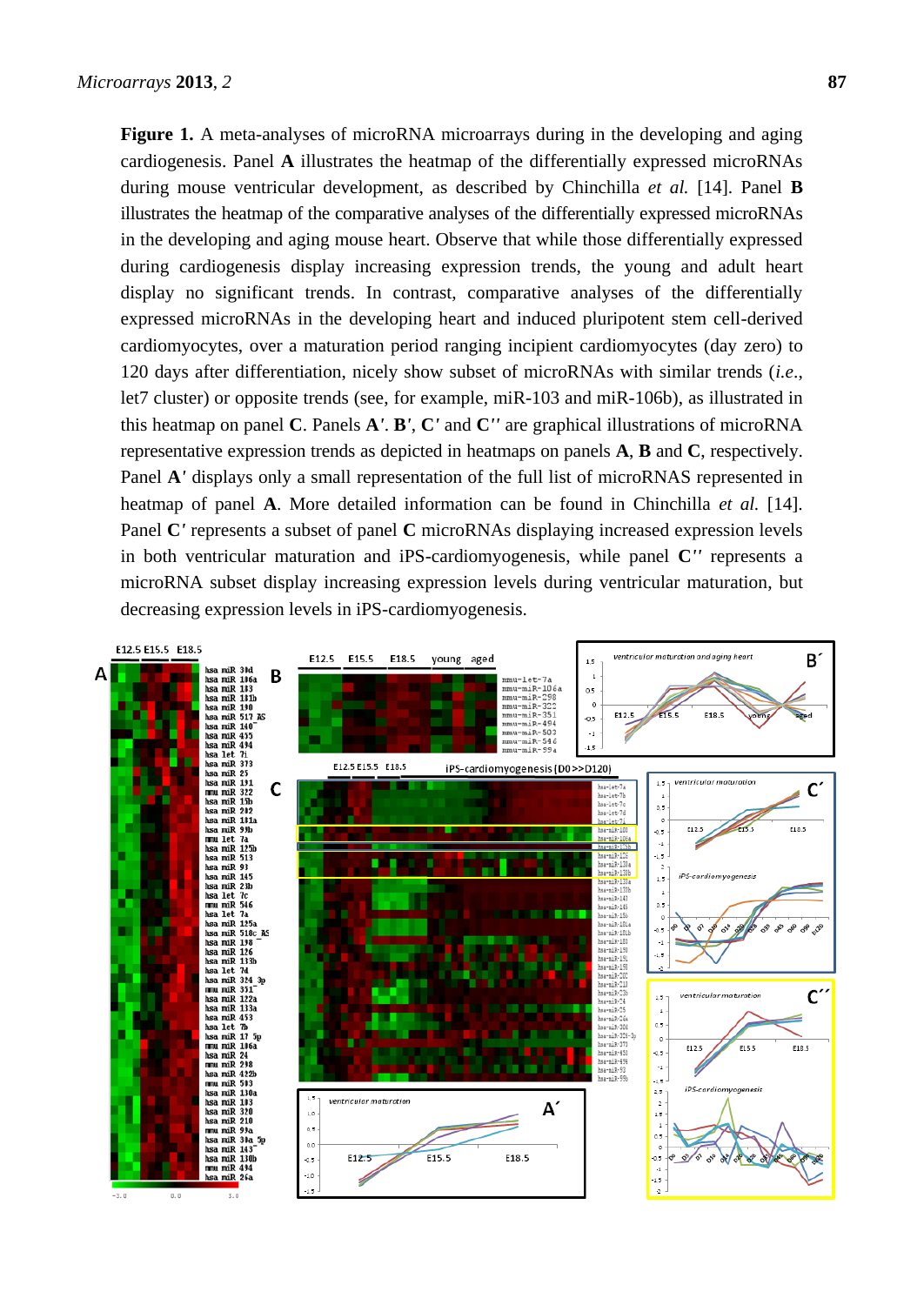## **5. The Cardiovascular Role of Differentially Expressed MicroRNAs during Ventricular Development**

Over the last few years, we have witnessed an increasing interest on the contribution of microRNAs to cardiovascular development. Microarray analyses and deep-sequencing studies have increased our knowledge among the microRNA signatures of distinct cardiovascular tissues and conditions. For example, a large number of microRNAs that were initially reported to be upregulated within the developing heart by microarrays [14] have also been reported to be highly expressed in the developing heart by deep sequencing approaches [39]. Vacchi-Suzzi *et al*. [30] have further provided detailed information about the microRNA hallmarks of different cardiac structures, revealing an abundant expression of miR-125, miR-99 and miR-320 in valve tissues and of miR-133 and miR-30 in the myocardium, among those differentially expressed during mouse ventricular maturation [14]. However, the tissue distribution and the functional role of several other microRNAs, such as miR-320, miR-99, miR-125, miR-93 and miR-322 in the developing and/or diseased heart, remains to be elucidated, apart from being highly and dynamically expressed during cardiogenesis [14,30,39], while the function role of others, such as, for example, miR-23, miR-24, miR-83, miR-25, miR-27 and several members of the let-7 family members, is currently emerging, as stated below.

As we have previously mentioned, the heart is a complex structure in which distinct tissue layers and structures can be delineated. Three distinct layers can be delimited, the endocardium, myocardium and epicardium, the myocardium being the most important functionally. In addition, the heart is composed of interstitial tissue, arterial and atrioventricular valves and its own system of blood perfusion, the coronary vasculature. Understanding of the impact of microRNA regulation in these tissues is progressively emerging. To date, the contribution of microRNAs to myocardium biology is emerging at a quick pace. The role of miR-133, together with miR-1, is one of the most extensively studied in both cardiac and skeletal muscle development and disease [40,41]. Chen *et al.* [42] describes the opposite roles of miR-1 and miR-133 in skeletal muscle proliferation and differentiation, despite being transcribed from the same polycistronic unit. Surprisingly, genetic deletion of miR-133a or miR-133b displays no cardiac phenotype [22,23], yet deregulation of miR-133 in distinct cardiovascular diseases has been extensively described, such as during myocardial infarction [43,44] and arrhythmias [45,46]. At the molecular level, miR-133 contributes to repression of cardiac hypertrophy by negatively regulating Nfatc4 signaling [34,35], controlling, thus, the metabolic status of cardiac myocytes [36], and it has been proposed as biomarker in the predicted regression of left ventricular hypertrophy after valve replacement [47]. Most importantly, a significant decrease of miR-133 was observed during zebrafish cardiac regeneration [48], and the experimental modulation of miR-133 by either over-expression or deletion demonstrates a pivotal role of this microRNA in cardiomyocyte proliferation during cardiac regeneration.

Several other microRNAs, such as miR-143, miR-145 and the miR-17-92 cluster, have also been reported to play a role in cardiac muscle. Miyasaka *et al.* [49] elegantly demonstrate that cardiac development is modulated by hemodynamic inputs controlling miR-143 expression and, thus, cardiac morphogenesis in zebrafish. Knockdown of miR-143 elicits re-expression of retinoic acid signaling components leading to outflow tract and ventricular dysmorphogenesis. Further evidence on the role of miR-143 in heart development has been provided also in zebrafish by Deacon *et al.* [37], who nicely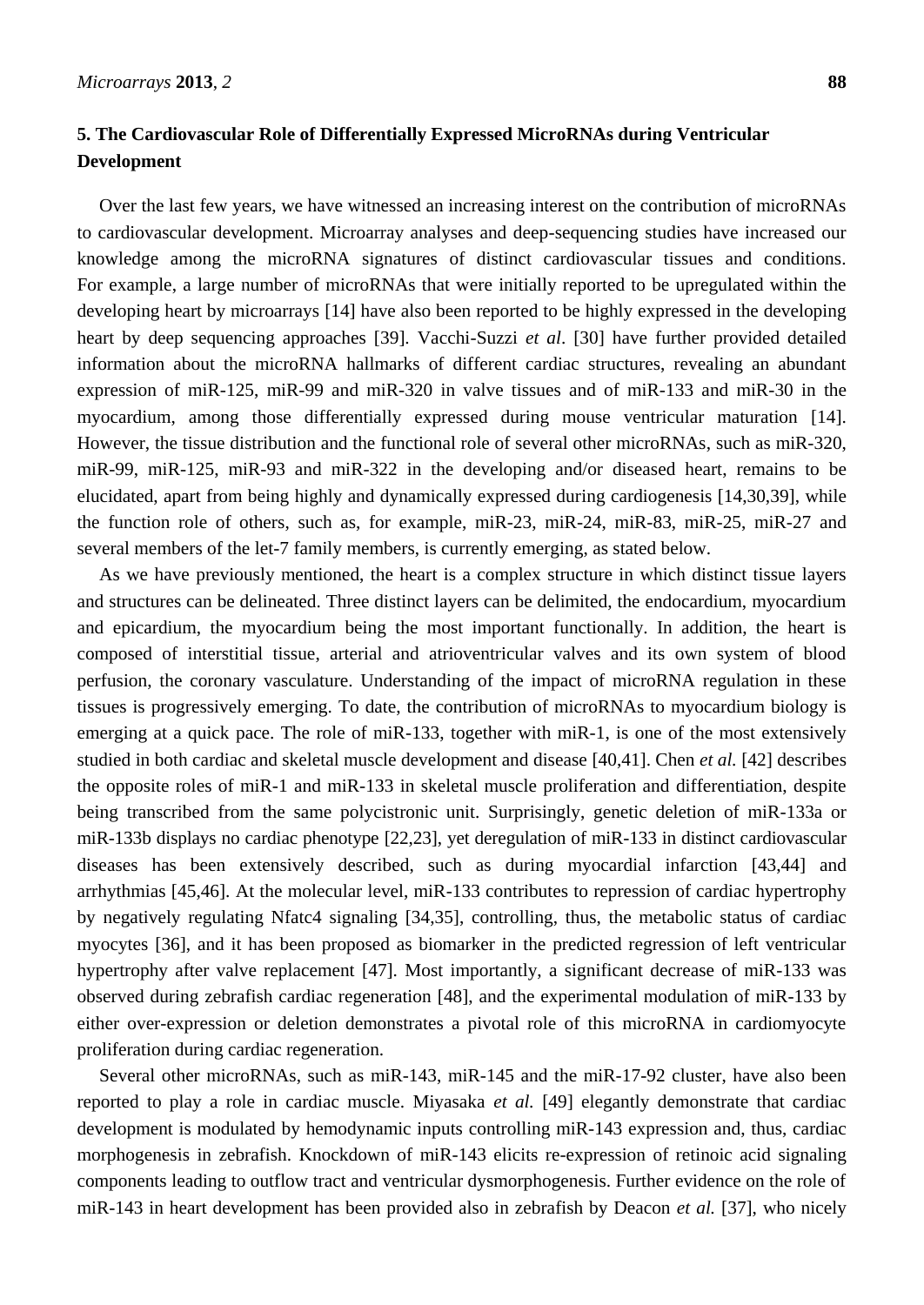showed that miR-143 targets adducin3, and if impaired, abnormal growth and elongation of the ventricular chambers occurs, leading to decrease cardiac contractility and, eventually, collapse. Interestingly, in the human adult heart, deep-sequencing of the miRNA transcriptome in the left and right atrial chambers has revealed that miR-143 is the highest expressed microRNA in the atrial chambers [50], yet its functional role in the adult (normal and diseased) heart remains to be uncovered.

miR-145 has been primarily implicated in smooth muscle cells, and particularly, it is highly upregulated within the lungs of both experimentally-induced pulmonary arterial hypertension, as well as in patients with idiopathic and hereditable pulmonary arterial hypertension [51]. While there is no evidence of a functional role of miR-145 in the developing cardiovascular development, impaired miR-145 expression has been reported in several cardiovascular diseased conditions, such as acute cardiac infarction and coronary artery disease [52,53]. A functional link between miR-145 and these diseased statuses has been recently reported by Li *et al.* [54], demonstrating that miR-145 protects against oxidative stress-induced apoptosis in cardiomyocytes and also regulating Wnt/beta-catenin signaling through targeting of Dab2 in the ischemic heart [38].

The precise contribution of miR-17 remains to be discerned, yet systemic deletion of the miR-17-92 cluster leads to lung hypoplasia and ventricular septal defects at birth [55]. It has been also demonstrated that in embryonic cardiomyocytes, miR-17-92 regulates Fog-2 and, thus, cardiomyocyte proliferation [25], while in neonatal cardiac progenitor cells, it regulates Rb12/p130 [26]. In addition to its role during cardiovascular development, miR-17-92 also plays a pivotal role in the adult heart, since it is differentially expressed in the aging heart [56], and overexpression of this microRNA cluster leads to cardiac hypertrophic cardiomyopathy and arrhythmias [57]. Yet to date, the most described functional phenotype of miR-17 relates to pulmonary hypertension [58,59] and extracellular matrix remodeling [60] in this context.

In addition to the role reported for miR-133, miR-143, miR-145 and the miR-17-92, among those microRNAs differentially expressed during cardiac development, initial hints for miR-494 and miR-210 function in myocyte adaptation and survival during hypoxia/ischemia are also emerging, yet with limited understanding [61,62].

While the myocardium is the most relevant tissue layer in the pumping heart, the role of the interstitial cardiac tissue is progressively emerging, since, in fact, it is the most abundant cell type within the adult heart. In this context, several microRNAs, such as miR-15, miR-30 and miR-24, have been reported to play key functions in the cardiac fibroblasts, yet as previously mentioned, they also seem to provide pivotal roles in other cardiovascular tissues.

miR-15 displays a key role governing cardiomyocyte cell cycle withdrawal and binucleation, by controlling Chek1 expression [63], while in cardiac fibroblasts, it modulates collagen deposition [64].

miR-30 display a differential expression in experimental pulmonary hypertension [51]. Within the heart, it is has been reported to play a role in extracellular matrix remodeling, by controlling Ctgf expression, in the context of ventricular hypertrophy [31], a role that might also be linked with downregulation of miR-30 in a model of induced atrial fibrillation with fibrosis and inflammation [46].

Wang *et al.* [65] reported that miR-24 is downregulated after myocardial infarction, correlating with increased extracellular matrix deposition. Forced *in vivo* miR-24 overexpression decreased fibrosis, by controlling furin expression, which in turn, regulated tgf-beta bioavailability. In addition to its role in the interstitial cardiac tissue, a role on the cardiac endothelium has also been demonstrated [28] in the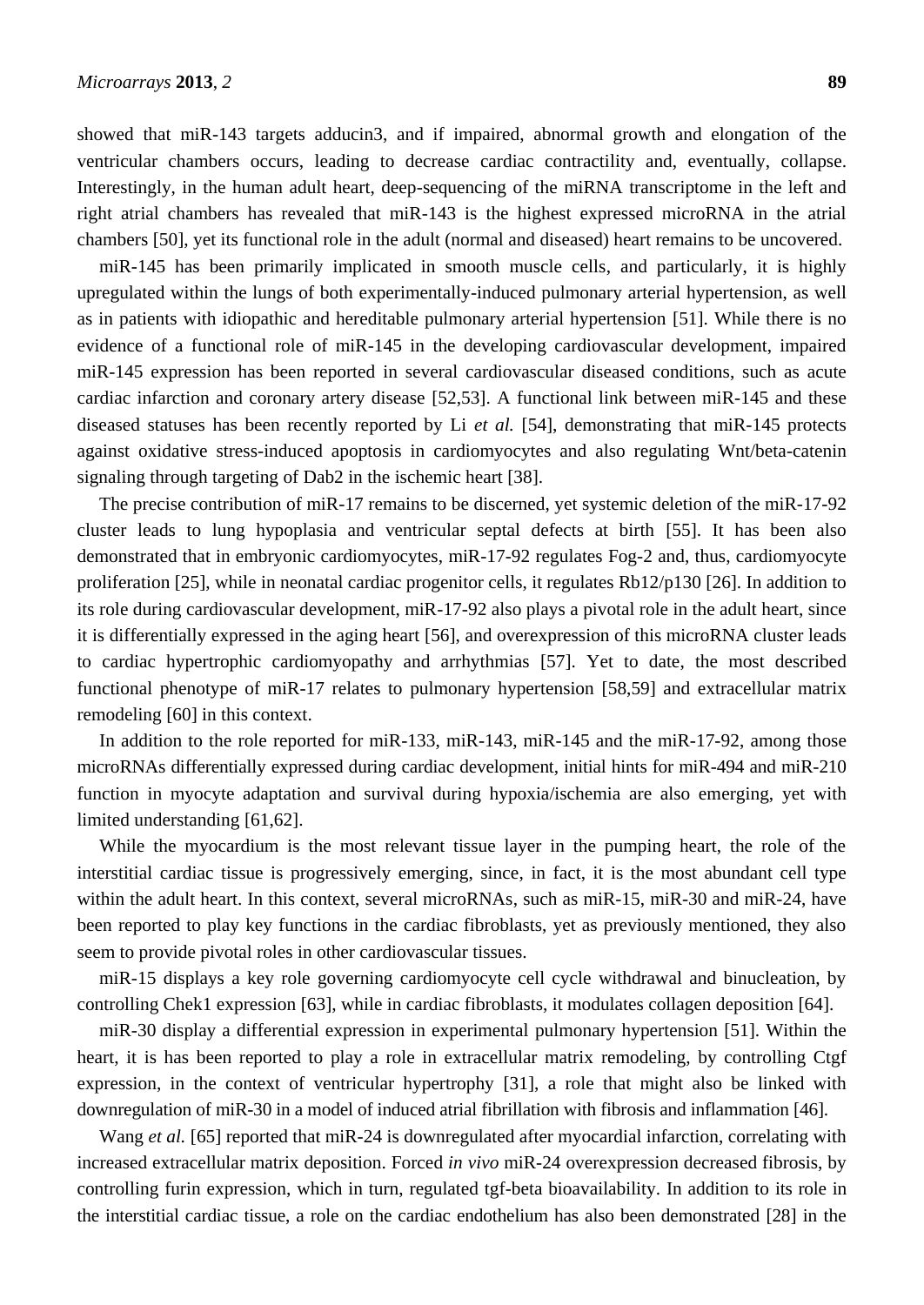context of myocardial infarction. These authors demonstrate that miR-24 impairs angiogenesis by controlling gata2 and pak4 expression and blocking miR-24 *in vivo* leads to decreased endothelial apoptosis, increased vascularization and preservation of cardiac function in a mouse experimental model of myocardial infarction. Importantly, a role for miR-24 in myocardial cells has also been reported. Li *et al.* [29] reported that ischemia increased miR-24 expression in cardiomyocytes, while forced miR-24 expression in cultured cardiomyocytes increased cell viability and apoptosis, and necrosis rates were reduced. Such effects seemed to be mediated by miR-24 mediated control of the pro-apoptotic gene, Blc2l11. Given these pivotal roles, therapeutic usage of miR-24, in combination with other miRs (miR-21 and miR-221), has provided increased survival and engraftment to cocktail-treated cardiac progenitor cells in a mouse model of coronary artery ligation [66], opening, thus, new therapeutic approaches to heal the diseased heart.

Apart from microRNAs playing a role in cardiomyocytes and interstitial tissue, two microRNAs have been revealed to play an important role in valve and vascular development. miR-23 has been highlighted in the context of cardiac valve formation. Elegant studies in zebrafish demonstrate that miR-23 controls Has2 expression, therefore regulating the extracellular matrix remodeling during endocardial cushion formation [27]. Additional evidence on the role of miR-23 has been reported in the vascular context, as recently reviewed by Bang *et al.* [67]. Similarly, miR-126 is predominantly expressed in the vascular tissue [21]. Targeted deletion of miR-126 resulted in impaired angiogenesis and vascular integrity [21,68]. In addition, a role for miR-126 in valve development, controlled by VEGF, has been also reported [69]. Yet, more recently, a role of miR-126 has also been ascribed in the developing cardiomyocytes, being regulated by hypoxia and histone deacetylases (HDAC) inhibitors and, therefore, contributing to cardioprotection [70].

For other microRNAs, such as miR-122 and let-7, although there is unequivocal evidence of a determinant role during cardiovascular development, it remains to be elucidating at which tissue level they contribute. miR-122 has been reported to play a pivotal role in several endodermal-derived tissues [71–74], yet its role in the cardiovascular system is just emerging. Huang *et al.* [33] recently reported that miR-122 was upregulated in Pax8 null mutants, which display ventricular septal defects. Analyses of putative targets of miR-122 uncovered that cck-8 and caspase-3 are genuine targets, supporting the notion that Pax8-related cardiovascular defects are mediated by miR-122. Similarly, let-7 has been proposed to play a role in cardiac development [39] and differentiation [75,76], yet full mechanistic insights remain to be clarified. Similarly, abnormal expression of let-7 has been identified in a rat model of myocardial injury (doxorubicin treatment), yet it functional role remains unexplored [77].

#### **6. Conclusions & Perspectives**

We have reported herein a glimpse of the value that microRNA microarrays can provide to understand the role of microRNAs in cardiovascular development. A simple approach, comparison of the microRNA signature of the developing ventricular chambers, has highlighted that almost 50% of the differentially expressed microRNAs identified have been subsequently shown to play diverse functional roles in the cardiovascular system. Moreover, meta-analyses comparing two additional conditions revealed similar microRNA signatures in the developing cardiac chambers and the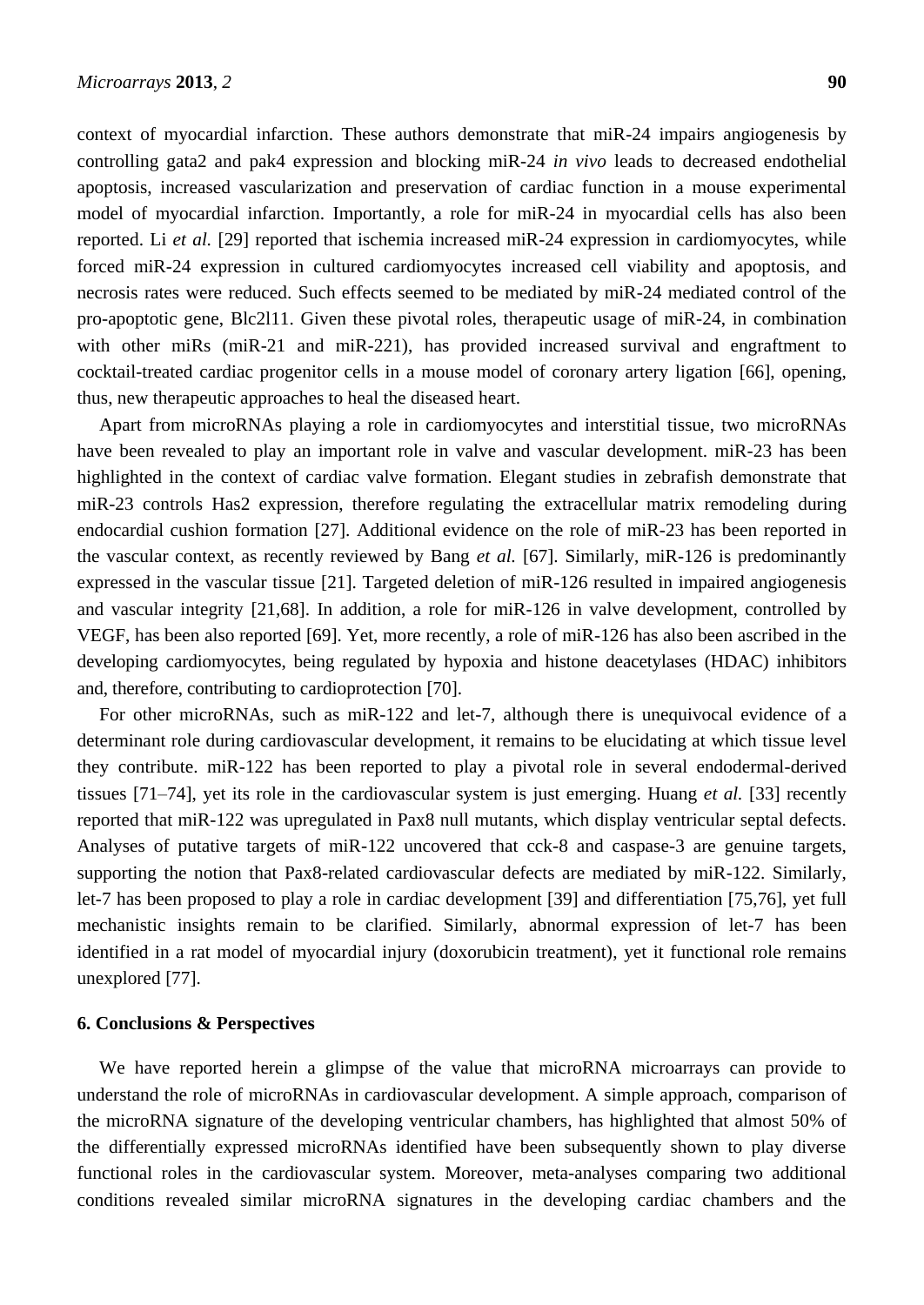differentiating and maturing cardiomyocytes derived from induced pluripotent stem cells, which are not altered in the adult and aging heart. Furthermore, such a proof-of-principle microRNA microarray meta-analyses provide also novel hints, as decoding a subset of microRNAs that behave in the opposite pattern during *in vitro* (iPS-derived) and *in vivo* (chamber maturation) cardiogenesis, opening new avenues to dissect the functional role of these microRNAs in the cardiovascular setting. Moreover, future meta-analyses studies, including not only healthy conditions, but emerging microRNA signatures of diseased status, such as atrial fibrillation, cardiac hypertrophy or ischemia, will certainly increase our understanding of microRNA biology in the normal and diseased heart. In addition, microRNA microarrays also provided novel insights into the intricate biology of microRNA transcriptional regulation and putative target recognition, broadening, thus, the spectrum of their applicability.

As we focus our attention on the developing heart, it is becoming clear that microRNAs play a pivotal role in cardiac muscle biology, the interstitial tissue and also valve development. Yet, one of the challenges that remains ahead of us is to fine-tune our understanding of microRNA function in distinct cardiovascular settings, starting from unravelling their tissue distribution and following with dissecting the role of microRNAs in the epicardium and coronary vasculature. Such endeavors will provide us novel understandings and tools for promising therapeutic usage.

### **Acknowledgments**

This work is supported by grants from the Ministry of Science and Innovation of the Spanish Government (MICINN BFU2009-11566) and from the Junta de Andaluc à Regional Council (CTS-1614) to DF.

### **Conflict of interest**

The authors declare no conflict of interest.

### **References**

- 1. Kelly, R.G. The second heart field. *Curr. Top. Dev. Biol.* **2012**, *100*, 33–65.
- 2. Prall, O.W.; Menon, M.K.; Solloway, M.J.; Watanabe, Y; Zaffran, S.; Bajolle, F.; Biben, C.; McBride, J.J.; Robertson, B.R.; Chaulet, H.; *et al*. An Nkx2-5/Bmp2/Smad1 negative feedback loop controls heart progenitor specification and proliferation. *Cell* **2007**, *128*, 947–959.
- 3. De Castro, M.P.; Acosta, L.; Domínguez, J.N.; Aránega, A.; Franco, D. Molecular diversity of the developing and adult myocardium: Implications for tissue targeting. *Curr. Drug. Targets Cardiovasc. Haematol. Disord.* **2003**, *3*, 227–239.
- 4. Chinchilla, A.; Franco, D. Regulatory mechanisms of cardiac development and repair. *Cardiovasc. Hematol. Disord. Drug. Targets*. **2006**, *6*, 101–112.
- 5. Kruithof, B.P.; Duim, S.N.; Moerkamp, A.T.; Goumans, M.J. TGFβ and BMP signaling in cardiac cushion formation: Lessons from mice and chicken. *Differentiation* **2012**, *84*, 89–102.
- 6. De Vlaming, A.; Sauls, K.; Hajdu, Z.; Visconti, R.P.; Mehesz, A.N.; Levine, R.A.; Slaugenhaupt, S.A.; Hagège, A.; Chester, A.H.; Markwald, R.R.; *et al*. Atrioventricular valve development: New perspectives on an old theme. *Differentiation* **2012**, *84*, 103–116.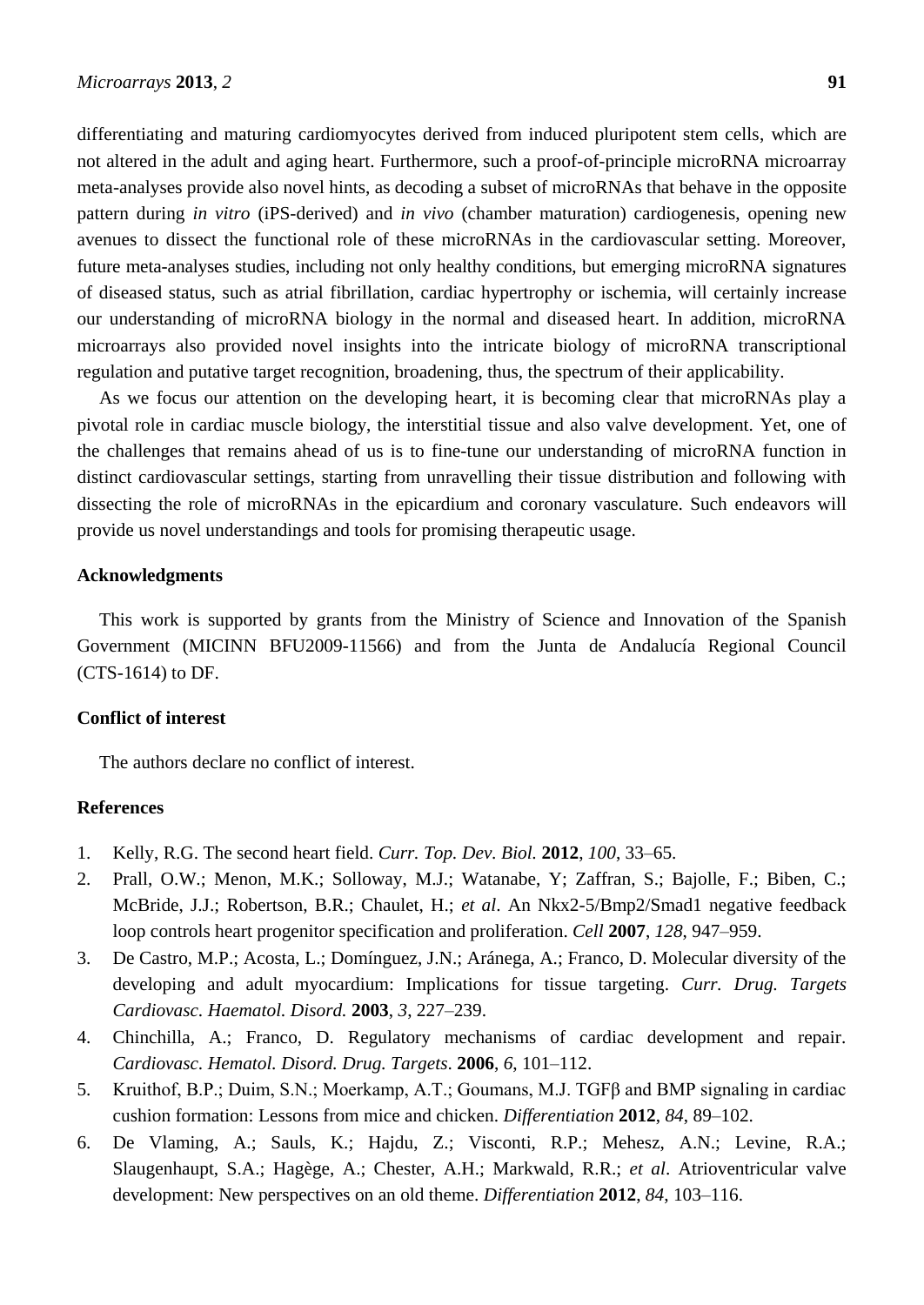- 7. Männer, J.; Pérez-Pomares, J.M.; Macías, D.; Muñoz-Chápuli, R. The origin, formation and developmental significance of the epicardium: A review. *Cells Tissues Organs* **2001**, *169*, 89–103.
- 8. Wessels, A.; Pérez-Pomares, J.M. The epicardium and epicardially derived cells (EPDCs) as cardiac stem cells. *Anat. Rec. A Discov. Mol. Cell. Evol. Biol*. **2004**, *276*, 43–57.
- 9. Liu, N.; Olson, E.N. MicroRNA regulatory networks in cardiovascular development. *Dev. Cell* **2010**, *18*, 510–525.
- 10. Bauersachs, J.; Thum, T. Biogenesis and regulation of cardiovascular microRNAs. *Circ. Res*. **2011**, *109*, 334–347.
- 11. Gene Expression Omnibus. Available online: http://www.ncbi.nlm.nih.gov/geo/ (accessed on 16 February 2013).
- 12. Zhang, X.; Azhar, G.; Wei, J.Y. The expression of microRNA and microRNA clusters in the aging heart. *PLoS One* **2012**, *7*, e34688, doi: 10.1371/journal.pone.0034688.
- 13. Babiarz, J.E.; Ravon, M.; Sridhar, S.; Ravindran, P.; Swanson, B.; Bitter, H.; Weiser, T.; Chiao, E.; Certa, U.; Kolaja, K.L. Determination of the human cardiomyocyte mRNA and miRNA differentiation network by fine-scale profiling. *Stem Cells Dev.* **2012**, *21*, 1956–1965.
- 14. Chinchilla, A.; Lozano, E.; Daimi, H.; Esteban, F.J.; Crist, C.; Aranega, A.E.; Franco, D. MicroRNA profiling during mouse ventricular maturation: A role for miR-27 modulating Mef2c expression. *Cardiovasc. Res.* **2011**, *89*, 98–108.
- 15. Bioconductor Limma Package. Available online: http://www.bioconductor.org (accessed on 16 February 2013).
- 16. R Software. Available online: http://www.r-project.org (accessed on 16 February 2013).
- 17. TM4 Software Suite. Available online: http://www.tm4.org (accessed on 16 February 2013).
- 18. Porrello, E.R.; Mahmoud, A.I.; Simpson, E.; Johnson, B.A.; Grinsfelder, D.; Canseco, D.; Mammen, P.P.; Rothermel, B.A.; Olson, E.N.; Sadek, H.A. Regulation of neonatal and adult mammalian heart regeneration by the miR-15 family. *Proc. Natl. Acad. Sci. USA* **2013**, *110*, 187–192.
- 19. Zhao, Y.; Ransom, J.F.; Li, A.; Vedantham, V.; von Drehle, M.; Muth, A.N.; Tsuchihashi, T.; McManus, M.T.; Schwartz, R.J.; Srivastava, D. Dysregulation of cardiogenesis, cardiac conduction, and cell cycle in mice lacking miRNA-1-2. *Cell* **2007**, *129*, 303–317.
- 20. Saxena, A.; Tabin, C.J. miRNA-processing enzyme Dicer is necessary for cardiac outflow tract alignment and chamber septation. *Proc. Natl. Acad. Sci. USA* **2010**, *107*, 87–91.
- 21. Fish, J.E.; Santoro, M.M.; Morton, S.U.; Yu, S.; Yeh, R.F.; Wythe, J.D.; Ivey, K.N.; Bruneau, B.G.; Stainier, D.Y.; Srivastava, D. miR-126 regulates angiogenic signaling and vascular integrity. *Dev. Cell* **2008**, *15*, 272–284.
- 22. Chen, J.F.; Mandel, E.M.; Thomson, J.M.; Wu, Q.; Callis, T.E.; Hammond, S.M.; Conlon, F.L.; Wang, D.Z. The role of microRNA-1 and microRNA-133 in skeletal muscle proliferation and differentiation. *Nat. Genet.* **2006**, *38*, 228–233.
- 23. Liu, N.; Bezprozvannaya, S.; Williams, A.H.; Qi, X.; Richardson, J.A.; Bassel-Duby, R.; Olson, E.N. microRNA-133a regulates cardiomyocyte proliferation and suppresses smooth muscle gene expression in the heart. *Genes Dev.* **2008**, *22*, 3242–3254.
- 24. Papadopoulos, G.L.; Reczko, M.; Simossis, V.A.; Sethupathy, P.; Hatzigeorgiou, A.G. The database of experimentally supported targets: A functional update of TarBase. *Nucl. Acids. Res*. **2009**, *37*, D155–D158.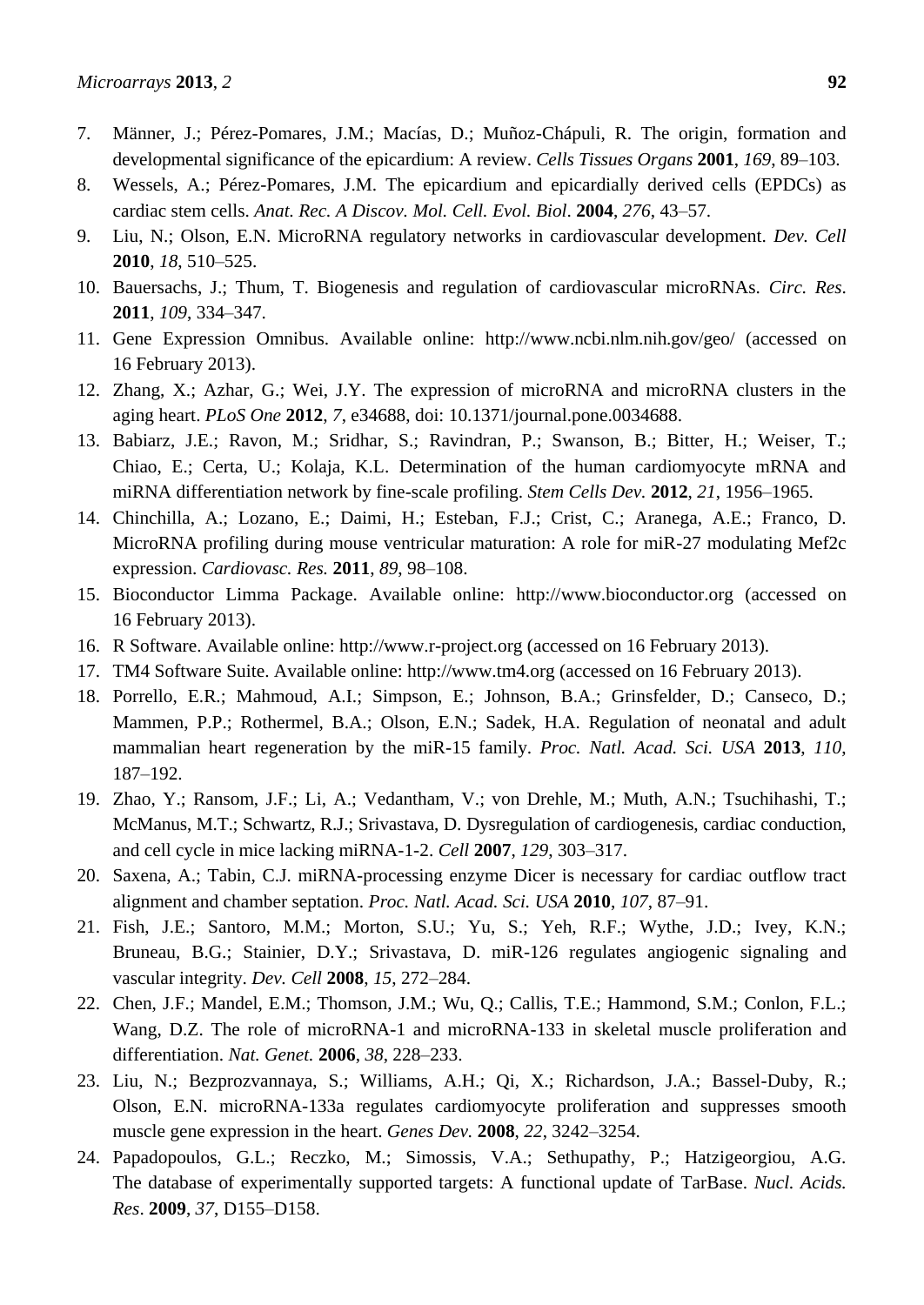- 25. Xiang, R.; Lei, H.; Chen, M.; Li, Q.; Sun, H.; Ai, J.; Chen, T.; Wang, H.; Fang, Y.; Zhou, Q. The miR-17-92 cluster regulates FOG-2 expression and inhibits proliferation of mouse embryonic cardiomyocytes. *Braz. J. Med. Biol. Res.* **2012**, *45*, 131–138.
- 26. Sirish, P.; López, J.E.; Li, N.; Wong, A.; Timofeyev, V.; Young, J.N.; Majdi, M.; Li, R.A.; Chen, H.S.; Chiamvimonvat, N. MicroRNA profiling predicts a variance in the proliferative potential of cardiac progenitor cells derived from neonatal and adult murine hearts. *J. Mol. Cell Cardiol.* **2012**, *52*, 264–272.
- 27. Lagendijk, A.K.; Goumans, M.J.; Burkhard, S.B.; Bakkers, J. MicroRNA-23 restricts cardiac valve formation by inhibiting Has2 and extracellular hyaluronic acid production. *Circ. Res.* **2011**, *109*, 649–657.
- 28. Fiedler, J.; Jazbutyte, V.; Kirchmaier, B.C.; Gupta, S.K.; Lorenzen, J.; Hartmann, D.; Galuppo, P.; Kneitz, S.; Pena, J.T.; Sohn-Lee, C.; *et al*. MicroRNA-24 regulates vascularity after myocardial infarction. *Circulation* **2011**, *124*, 720–730.
- 29. Li, D.F.; Tian, J.; Guo, X.; Huang, L.M.; Xu, Y.; Wang, C.C.; Wang, J.F.; Ren, A.J.; Yuan, W.J.; Lin, L. Induction of microRNA-24 by HIF-1 protects against ischemic injury in rat cardiomyocytes. *Physiol. Res.* **2013**, *61*, 555–565.
- 30. Vacchi-Suzzi, C.; Hahne, F.; Scheubel, P.; Marcellin, M.; Dubost, V.; Westphal, M.; Boeglen, C.; Büchmann-Møller, S.; Cheung, M.S.; Cordier, A.; *et al*. Heart structure-specific transcriptomic atlas reveals conserved microRNA-mRNA interactions. *PLoS One* **2013**, *8*, e52442, doi: 10.1371/journal.pone.0052442
- 31. Duisters, R.F.; Tijsen, A.J.; Schroen, B.; Leenders, J.J.; Lentink, V.; van der Made, I.; Herias, V.; van Leeuwen, R.E.; Schellings, M.W.; Barenbrug, P.; *et al*. miR-133 and miR-30 regulate connective tissue growth factor: Implications for a role of microRNAs in myocardial matrix remodeling. *Circ. Res.* **2009**, *104*, 170–178.
- 32. Selbach, M.; Schwanhäusser, B.; Thierfelder, N.; Fang, Z.; Khanin, R.; Rajewsky, N. Widespread changes in protein synthesis induced by microRNAs. *Nature* **2008**, *455*, 58–63.
- 33. Huang, X.; Huang, F.; Yang, D.; Dong, F.; Shi, X.; Wang, H.; Zhou, X.; Wang, S.; Dai, S. Expression of microRNA-122 contributes to apoptosis in H9C2 myocytes. *J. Cell. Mol. Med.* **2012**, *16*, 2637–2646.
- 34. Li, Q.; Lin, X.; Yang, X.; Chang, J. NFATc4 is negatively regulated in miR-133a-mediated cardiomyocyte hypertrophic repression. *Am. J. Physiol. Heart Circ. Physiol*. **2010**, *298*, H1340–H1347.
- 35. Dong, D.L.; Chen, C.; Huo, R.; Wang, N.; Li, Z.; Tu, Y.J.; Hu, J.T.; Chu, X.; Huang, W.; Yang. B.F. Reciprocal repression between microRNA-133 and calcineurin regulates cardiac hypertrophy: A novel mechanism for progressive cardiac hypertrophy. *Hypertension* **2010**, *55*, 946–952.
- 36. Horie, T.; Ono, K.; Nishi, H.; Iwanaga, Y.; Nagao, K.; Kinoshita, M.; Kuwabara, Y.; Takanabe, R.; Hasegawa, K.; Kita, T.; *et al*. MicroRNA-133 regulates the expression of GLUT4 by targeting KLF15 and is involved in metabolic control in cardiac myocytes. *Biochem. Biophys. Res. Commun.* **2009**, *389*, 315–320.
- 37. Deacon, D.C.; Nevis, K.R.; Cashman, T.J.; Zhou, Y.; Zhao, L.; Washko, D.; Guner-Ataman, B.; Burns, C.G.; Burns, C.E. The miR-143-adducin3 pathway is essential for cardiac chamber morphogenesis. *Development* **2010**, *137*, 1887–1896.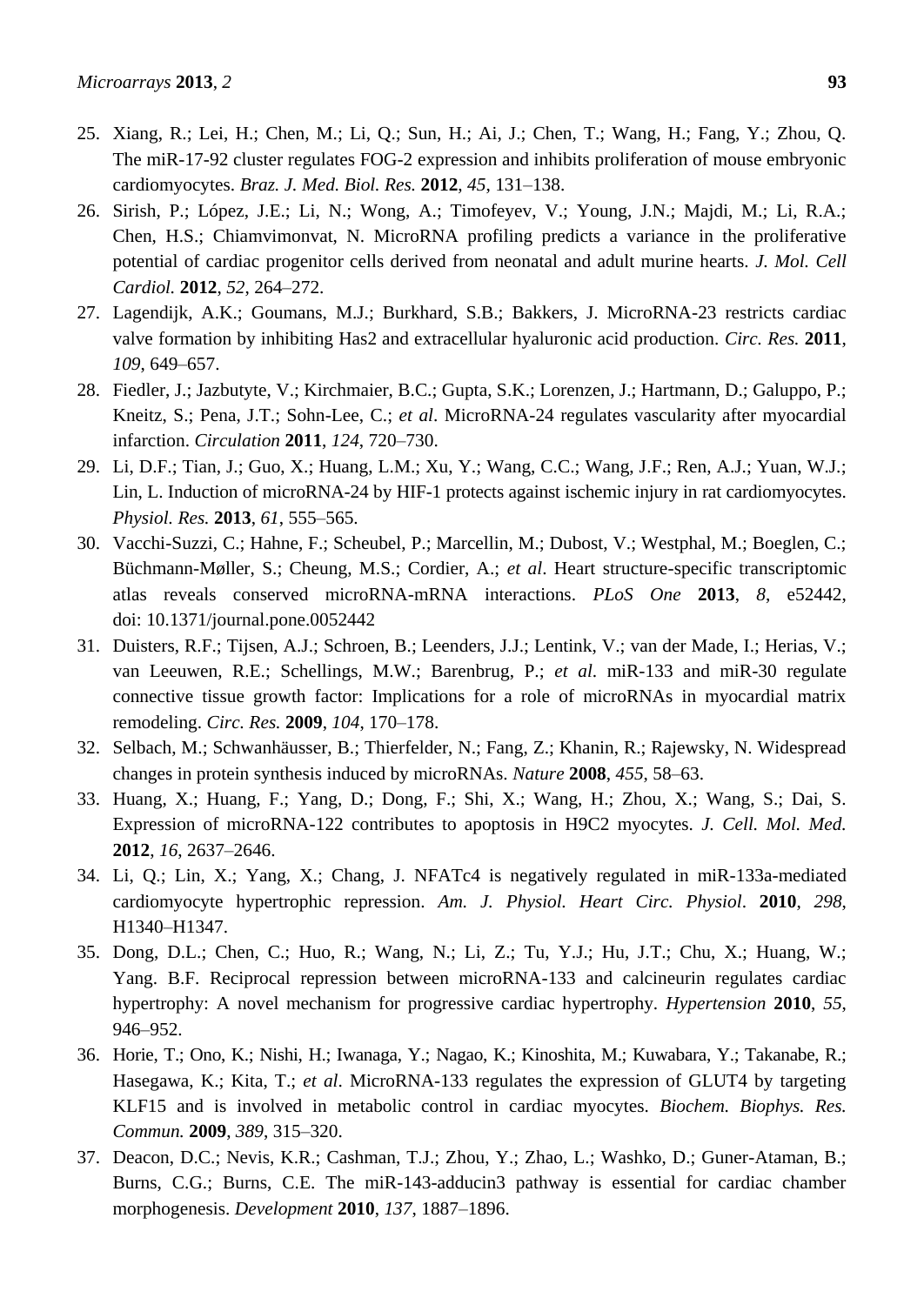- 38. Mayorga, M.E.; Penn, M.S. miR-145 is differentially regulated by TGF-β1 and ischaemia and targets Disabled-2 expression and wnt/β-catenin activity*. J. Cell. Mol. Med*. **2012**, *16*, 1106–1113.
- 39. Cao, L.; Kong, L.P.; Yu, Z.B.; Han, S.P.; Bai, Y.F.; Zhu, J.; Hu, X.; Zhu, C.; Zhu, S.; Guo, X.R. MicroRNA expression profiling of the developing mouse heart. *Int. J. Mol. Med*. **2012**, *30*, 1095–1104.
- 40. Han, M.; Toli, J.; Abdellatif, M. MicroRNAs in the cardiovascular system. *Curr. Opin. Cardiol.* **2011**, *26*, 181–189.
- 41. Malizia, A.P.; Wang, D.Z. MicroRNAs in cardiomyocyte development. *WIREs Syst. Biol. Med*. **2011**, *3*, 183–190.
- 42. Chen, J.F.; Mandel, E.M.; Thomson, J.M.; Wu, Q.; Callis, T.E.; Hammond, S.M.; Conlon, F.L.; Wang, D.Z. The role of microRNA-1 and microRNA-133 in skeletal muscle proliferation and differentiation. *Nat. Genet.* **2006**, *38*, 228–233.
- 43. Bostjancic, E.; Zidar, N.; Stajer, D.; Glavac, D. MicroRNAs miR-1, miR-133a, miR-133b and miR-208 are dysregulated in human myocardial infarction. *Cardiology* **2010**, *115*, 163–169.
- 44. Bostjancic, E.; Zidar, N.; Stajer, D.; Glavac, D. MicroRNA miR-1 is up-regulated in remote myocardium in patients with myocardial infarction. *Folia Biol. (Praha)* **2010**, *56*, 27–31.
- 45. Belevych, A.E.; Sansom, S.E.; Terentyeva, R.; Ho, H.T.; Nishijima, Y.; Martin, M.M.; Jindal, H.K.; Rochira, J.A.; Kunitomo, Y.; Abdellatif, M.; *et al*. MicroRNA-1 and -133 increase arrhythmogenesis in heart failure by dissociating phosphatase activity from RyR2 complex. *PLoS One* **2011**, *6*, e28324, doi: 10.1371/journal.pone.0028324.
- 46. Li, H.; Li, S.; Yu, B.; Liu, S. Expression of miR-133 and miR-30 in chronic atrial fibrillation in canines. *Mol. Med. Rep.* **2012**, *5*, 1457–1460.
- 47. Villar, A.V.; Merino, D.; Wenner, M.; Llano, M.; Cobo, M.; Montalvo, C.; García, R.; Martín-Durán, R.; Hurlé, J.M.; Hurlé, M.A.; *et al*. Myocardial gene expression of microRNA-133a and myosin heavy and light chains, in conjunction with clinical parameters, predict regression of left ventricular hypertrophy after valve replacement in patients with aortic stenosis. *Heart* **2011**, *97*, 1132–1137.
- 48. Yin, V.P.; Lepilina, A.; Smith, A.; Poss, K.D. Regulation of zebrafish heart regeneration by miR-133. *Dev. Biol*. **2012**, *365*, 319–327.
- 49. Miyasaka, K.Y.; Kida, Y.S.; Banjo, T.; Ueki, Y.; Nagayama, K.; Matsumoto, T.; Sato, M.; Ogura, T. Heartbeat regulates cardiogenesis by suppressing retinoic acid signaling via expression of miR-143. *Mech. Dev.* **2011**, *128*, 18–28.
- 50. Hsu, J.; Hanna, P.; van Wagoner, D.R.; Barnard, J.; Serre, D.; Chung, M.K.; Smith, J.D. Whole genome expression differences in human left and right atria ascertained by RNA sequencing. *Circ. Cardiovasc. Genet.* **2012**, *5*, 327–335.
- 51. Caruso, P.; MacLean, M.R.; Khanin, R.; McClure, J.; Soon, E.; Southgate, M.; MacDonald, R.A.; Greig, J.A.; Robertson, K.E.; Masson, R.; *et al*. Dynamic changes in lung microRNA profiles during the development of pulmonary hypertension due to chronic hypoxia and monocrotaline. *Arterioscler. Thromb. Vasc. Biol.* **2010**, *30*, 716–723.
- 52. Meder, B.; Keller, A.; Vogel, B.; Haas, J.; Sedaghat-Hamedani, F.; Kayvanpour, E.; Just, S.; Borries, A.; Rudloff, J.; Leidinger, P.; *et al*. MicroRNA signatures in total peripheral blood as novel biomarkers for acute myocardial infarction. *Basic Res. Cardiol.* **2011**, *106*, 13–23.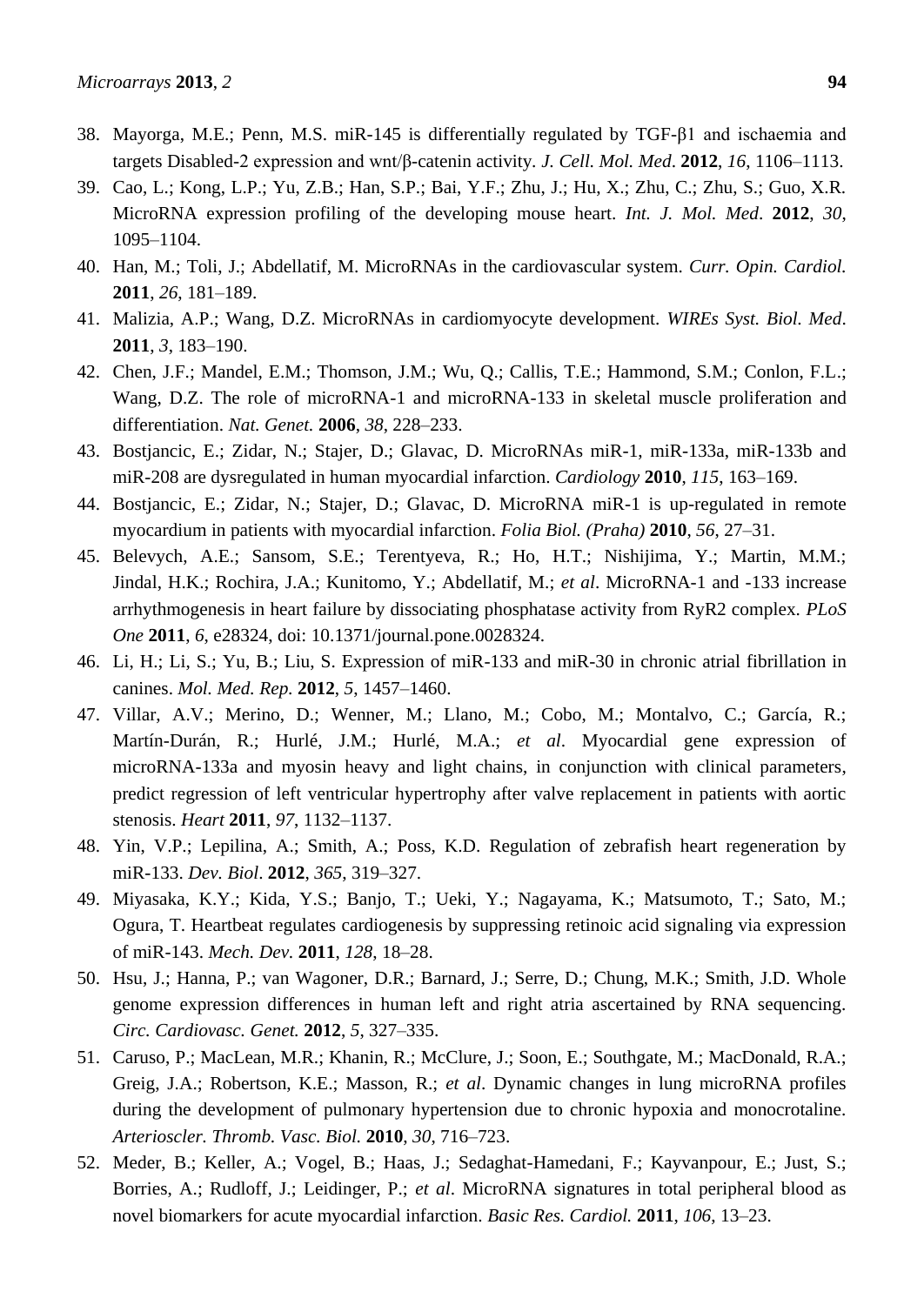- 53. Fichtlscherer, S.; De Rosa, S.; Fox, H.; Schwietz, T.; Fischer, A.; Liebetrau, C.; Weber, M.; Hamm, C.W.; Röxe, T.; Müller-Ardogan, M.; *et al*. Circulating microRNAs in patients with coronary artery disease. *Circ. Res.* **2010**, *107*, 677–684.
- 54. Li, R.; Yan, G.; Li, Q.; Sun, H.; Hu, Y.; Sun, J.; Xu, B. MicroRNA-145 protects cardiomyocytes against hydrogen peroxide  $(H_2O_2)$ -induced apoptosis through targeting the mitochondria apoptotic pathway. *PLoS One* **2012**, *7*, e44907, doi: 10.1371/journal.pone.0044907.
- 55. Ventura, A.; Young, A.G.; Winslow, M.M.; Lintault, L.; Meissner, A.; Erkeland, S.J.; Newman, J.; Bronson, R.T.; Crowley, D.; Stone, J.R.; *et al*. Targeted deletion reveals essential and overlapping functions of the miR-17 through 92 family of miRNA clusters. *Cell* **2008**, *132*, 875–886.
- 56. Danielson, L.S.; Park, D.S.; Rotllan, N.; Chamorro-Jorganes, A.; Guijarro, M.V.; Fernandez-Hernando, C.; Fishman, G.I.; Phoon, C.K.; Hernando, E. Cardiovascular dysregulation of miR-17–92 causes a lethal hypertrophic cardiomyopathy and arrhythmogenesis. *FASEB J.* **2012**, doi: 10.1096/fj.12-221994.
- 57. Van Almen, G.C.; Verhesen, W.; van Leeuwen, R.E.; van de Vrie, M.; Eurlings, C.; Schellings, M.W.; Swinnen, M.; Cleutjens, J.P.; van Zandvoort, M.A.; Heymans, S.; *et al*. MicroRNA-18 and microRNA-19 regulate CTGF and TSP-1 expression in age-related heart failure. *Aging Cell* **2011**, *10*, 769–779.
- 58. Lee, C.; Mitsialis, S.A.; Aslam, M.; Vitali, S.H.; Vergadi, E.; Konstantinou, G.; Sdrimas, K.; Fernandez-Gonzalez, A.; Kourembanas, S. Exosomes mediate the cytoprotective action of mesenchymal stromal cells on hypoxia-induced pulmonary hypertension. *Circulation* **2012**, *126*, 2601–2611.
- 59. Pullamsetti, S.S.; Doebele, C.; Fischer, A.; Savai, R.; Kojonazarov, B.; Dahal, B.K.; Ghofrani, H.A.; Weissmann, N.; Grimminger, F.; Bonauer, A.; *et al*. Inhibition of microRNA-17 improves lung and heart function in experimental pulmonary hypertension. *Am. J. Respir. Crit. Care Med.* **2012**, *185*, 409–419.
- 60. Shan, S.W.; Lee, D.Y.; Deng, Z.; Shatseva, T.; Jeyapalan, Z.; Du, W.W.; Zhang, Y.; Xuan, J.W.; Yee, S.P.; Siragam, V.; *et al*. MicroRNA MiR-17 retards tissue growth and represses fibronectin expression. *Nat. Cell Biol.* **2009**, *11*, 1031–1038.
- 61. Han, M.; Toli, J.; Abdellatif, M. MicroRNAs in the cardiovascular system. *Curr. Opin. Cardiol*. **2011**, *26*, 181–189.
- 62. Mutharasan, R.K.; Nagpal, V.; Ichikawa, Y.; Ardehali, H. microRNA-210 is upregulated in hypoxic cardiomyocytes through Akt- and p53-dependent pathways and exerts cytoprotective effects. *Am. J. Physiol. Heart Circ. Physiol.* **2011**, *301*, H1519–H1530.
- 63. Porrello, E.R.; Johnson, B.A.; Aurora, A.B.; Simpson, E.; Nam, Y.J.; Matkovich, S.J.; Dorn, G.W.; van Rooij, E.; Olson, E.N. MiR-15 family regulates postnatal mitotic arrest of cardiomyocytes. *Circ. Res.* **2011**, *109*, 670–679.
- 64. Divakaran, V.; Adrogue, J.; Ishiyama, M.; Entman, M.L.; Haudek, S.; Sivasubramanian, N.; Mann, D.L. Adaptive and maladptive effects of SMAD3 signaling in the adult heart after hemodynamic pressure overloading. *Circ. Heart Fail.* **2009**, *2*, 633–642.
- 65. Wang, J.; Huang, W.; Xu, R.; Nie, Y.; Cao, X.; Meng, J.; Xu, X.; Hu, S.; Zheng, Z. MicroRNA-24 regulates cardiac fibrosis after myocardial infarction. *J. Cell Mol. Med.* **2012**, *16*, 2150–2160.